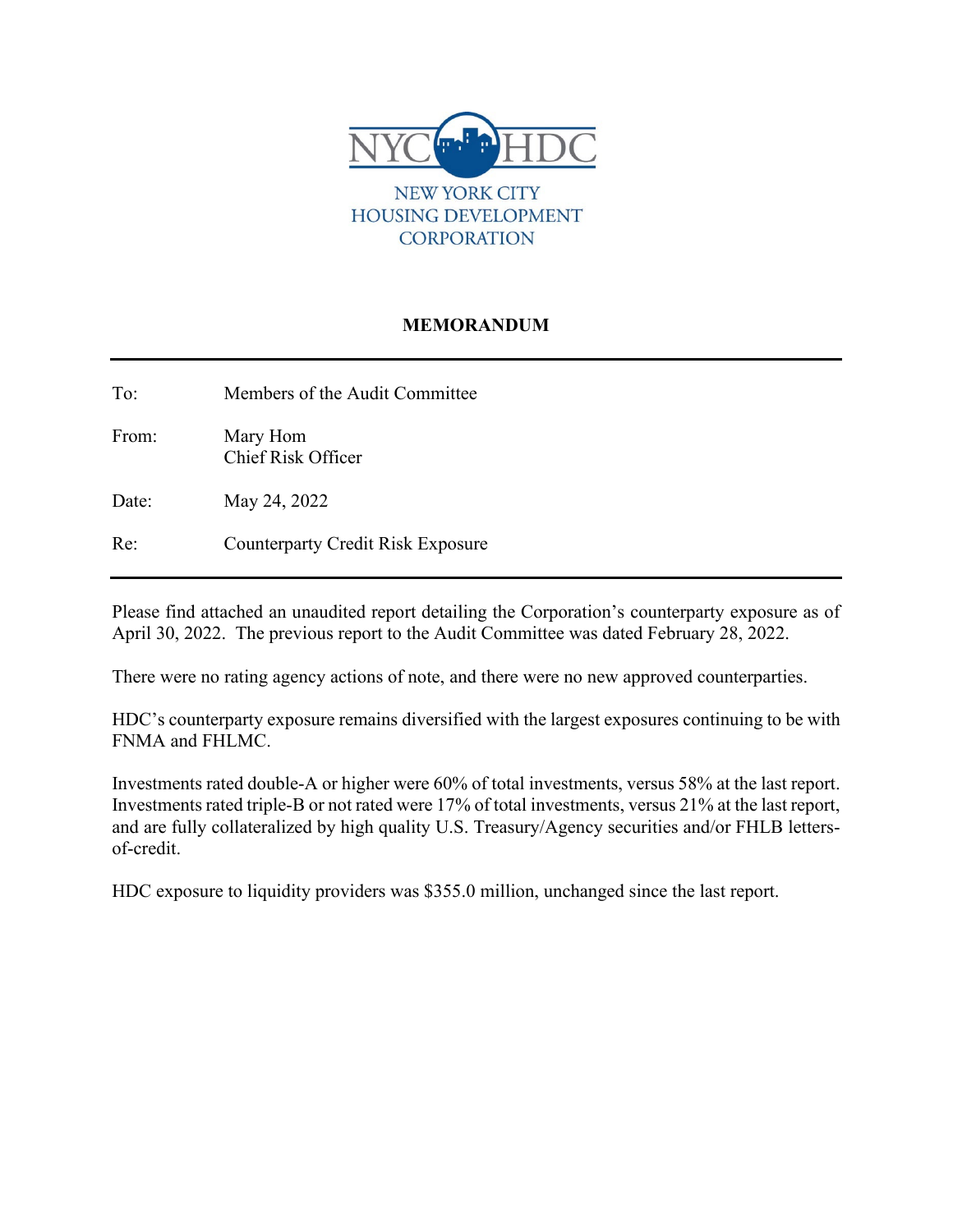## **NEW YORK CITY HOUSING DEVELOPMENT CORPORATION** *Counterparty Credit Risk Exposure Report as of April 30, 2022 (UNAUDITED)*

|                                                   |                        |                        |                         |                    |                 |                                       | <b>TOTAL</b>        | % Total         |
|---------------------------------------------------|------------------------|------------------------|-------------------------|--------------------|-----------------|---------------------------------------|---------------------|-----------------|
|                                                   |                        |                        |                         | Permanent          |                 |                                       | <b>COUNTERPARTY</b> | Counterparty    |
| Counterparty                                      | Moody's                | S&P                    | <b>Construction LOC</b> | <b>Enhancement</b> |                 | <b>Investment</b> Liquidity Providers | <b>EXPOSURE</b>     | <b>Exposure</b> |
| Bank of America NA                                | Aa2                    | $A+$                   | \$508,655,000           | \$19,200,000       |                 |                                       | \$527,855,000       | 3.12%           |
| Bank of New York Mellon NA                        | Aa1                    | AA-                    | \$243,800,000           |                    |                 |                                       | \$243,800,000       | 1.44%           |
| <b>Bank OZK</b>                                   | NR                     | NR                     |                         |                    | \$36,675,943    |                                       | \$36,675,943        | 0.22%           |
| <b>Barclays Bank</b>                              | A <sub>1</sub>         | A                      |                         |                    |                 | \$150,000,000                         | \$150,000,000       | 0.89%           |
| Bayerische Landesbank                             | Aa3                    | NR.                    |                         |                    | \$9,260,165     |                                       | \$9,260,165         | 0.05%           |
| <b>Bridgehampton National Bank</b>                | NR.                    | NR.                    |                         |                    | \$308,736,535   |                                       | \$308,736,535       | 1.83%           |
| Capital One Bank                                  | A1                     | $BBB+$                 |                         | \$22,700,000       |                 |                                       | \$22,700,000        | 0.13%           |
| Citibank NA                                       | Aa3                    | $A+$                   | \$1,066,975,000         | \$229,972,406      | \$29,824,394    |                                       | \$1,326,771,800     | 7.85%           |
| <b>Customers Bank</b>                             | NR                     | NR.                    |                         |                    | \$19,849,902    |                                       | \$19,849,902        | 0.12%           |
| Daiwa Securities                                  | A <sub>3</sub>         | A-                     |                         |                    | \$44,978,000    |                                       | \$44,978,000        | 0.27%           |
| Deutsche Bank                                     | $\overline{A2}$        | $\overline{A}$ -       |                         | \$55,000,000       |                 |                                       | \$55,000,000        | 0.33%           |
| Dime Savings Bank                                 | <b>NR</b>              | $\overline{\text{NR}}$ |                         |                    | \$27,960,440    |                                       | \$27,960,440        | 0.17%           |
| Dormitory Authority of the State of NY (DASNY)    | Aal                    | AAA                    |                         |                    | \$16,440,000    |                                       | \$16,440,000        | 0.10%           |
| Goldman Sachs Bank                                | A <sub>1</sub>         | $A+$                   | \$225,210,000           |                    |                 |                                       | \$225,210,000       | 1.33%           |
| Hanover Bank                                      | NR                     | NR                     |                         |                    | \$50,982,162    |                                       | \$50,982,162        | 0.30%           |
| <b>HDC</b>                                        | Aa2                    | AA                     | \$311,919,513           |                    |                 |                                       | \$311,919,513       | 1.85%           |
| JPMorgan Chase Bank NA                            | Aa1                    | $A+$                   | \$1,189,016,667         | \$8,910,000        |                 |                                       | \$1,197,926,667     | 7.09%           |
| Lakeland Bank                                     | NR.                    | NR                     |                         |                    | \$6,412,823     |                                       | \$6,412,823         | 0.04%           |
| Landesbank Baden-Wuerttemberg                     | Aa3                    | $\overline{\text{NR}}$ |                         | \$70,000,000       |                 |                                       | \$70,000,000        | 0.41%           |
| Mizuho Seurities                                  | A1                     | A                      |                         |                    | \$41,530,000    |                                       | \$41,530,000        | 0.25%           |
| NYC Transitional Finance Authority                | Aa1                    | AAA                    |                         |                    | \$80,147,311    |                                       | \$80,147,311        | 0.47%           |
| NY Community Bank                                 | A <sub>3</sub>         | BBB-                   |                         |                    | \$336,882,621   |                                       | \$336,882,621       | 1.99%           |
| <b>NYS HFA</b>                                    | NR.                    | A                      |                         |                    | \$2,415,000     |                                       | \$2,415,000         | 0.01%           |
| People's United Bank                              | A2                     | $A-$                   |                         |                    | \$16,605,168    |                                       | \$16,605,168        | 0.10%           |
| Promontory (FDIC-insured)                         | Aaa                    | $AA+$                  |                         |                    | \$74,316,135    |                                       | \$74,316,135        | 0.44%           |
| <b>REMIC</b>                                      | $\overline{\text{NR}}$ | AA                     |                         | \$384,989,541      |                 |                                       | \$384,989,541       | 2.28%           |
| Royal Bank of Canada                              | Aa1                    | AA-                    |                         |                    |                 | \$125,000,000                         | \$125,000,000       | 0.74%           |
| Signature Bank                                    | A2                     | NR                     |                         |                    | \$1,079,137,294 |                                       | \$1,079,137,294     | 6.39%           |
| Societe Generale                                  | A <sub>1</sub>         | A                      |                         |                    | \$715,839       |                                       | \$715,839           | 0.00%           |
| <b>SONYMA</b>                                     | Aaa/Aa1                | NR                     |                         | \$470,336,145      | \$64,240,000    |                                       | \$534,576,145       | 3.16%           |
| <b>Sterling National Bank</b>                     | NR                     | NR.                    |                         |                    | \$135,496,682   |                                       | \$135,496,682       | 0.80%           |
| <b>TD Bank NA</b>                                 | Aa2                    | AA-                    | \$213,565,000           |                    | \$367,245,871   | \$80,000,000                          | \$660,810,871       | 3.91%           |
| <b>US</b> Agency:                                 | Aaa                    | $4A+$                  |                         | \$4,047,476,156    | \$2,640,226,621 |                                       | \$6,687,702,777     | 39.57%          |
| <b>FFCB</b>                                       |                        |                        |                         |                    | \$726,105,000   |                                       | \$726,105,000       | 4.30%           |
| FHA/HUD                                           |                        |                        |                         | \$599,462,407      |                 |                                       | \$599,462,407       | 3.55%           |
| <b>FHLB</b>                                       |                        |                        |                         |                    | \$1,001,990,000 |                                       | \$1,001,990,000     | 5.93%           |
| <b>FHLMC</b>                                      |                        |                        |                         | \$1,355,034,216    | \$761,968,893   |                                       | \$2,117,003,109     | 12.53%          |
| <b>FNMA</b>                                       |                        |                        |                         | \$2,092,979,533    | \$132,900,000   |                                       | \$2,225,879,533     | 13.17%          |
| <b>GNMA</b>                                       |                        |                        |                         |                    | \$17,262,728    |                                       | \$17,262,728        | 0.10%           |
| <b>US Treasury</b>                                | Aaa                    | $AA+$                  |                         |                    | \$12,466,000    |                                       | \$12,466,000        | 0.07%           |
| Valley Bank                                       | NR                     | $BBB+$                 |                         |                    | \$12,913,697    |                                       | \$12,913,697        | 0.08%           |
| <b>Wells Fargo Bank NA</b>                        | Aa1                    | $4+$                   | \$2,062,612,253         |                    |                 |                                       | \$2,062,612,253     | 12.20%          |
|                                                   |                        |                        |                         |                    |                 |                                       |                     |                 |
| <b>TOTAL</b>                                      |                        |                        | \$5,821,753,433         | \$5,308,584,248    | \$5,415,458,603 | \$355,000,000                         | \$16,900,796,284    | 100.00%         |
| *Counterparty Exposures Above 10% Are Highlighted |                        |                        |                         |                    |                 |                                       |                     |                 |

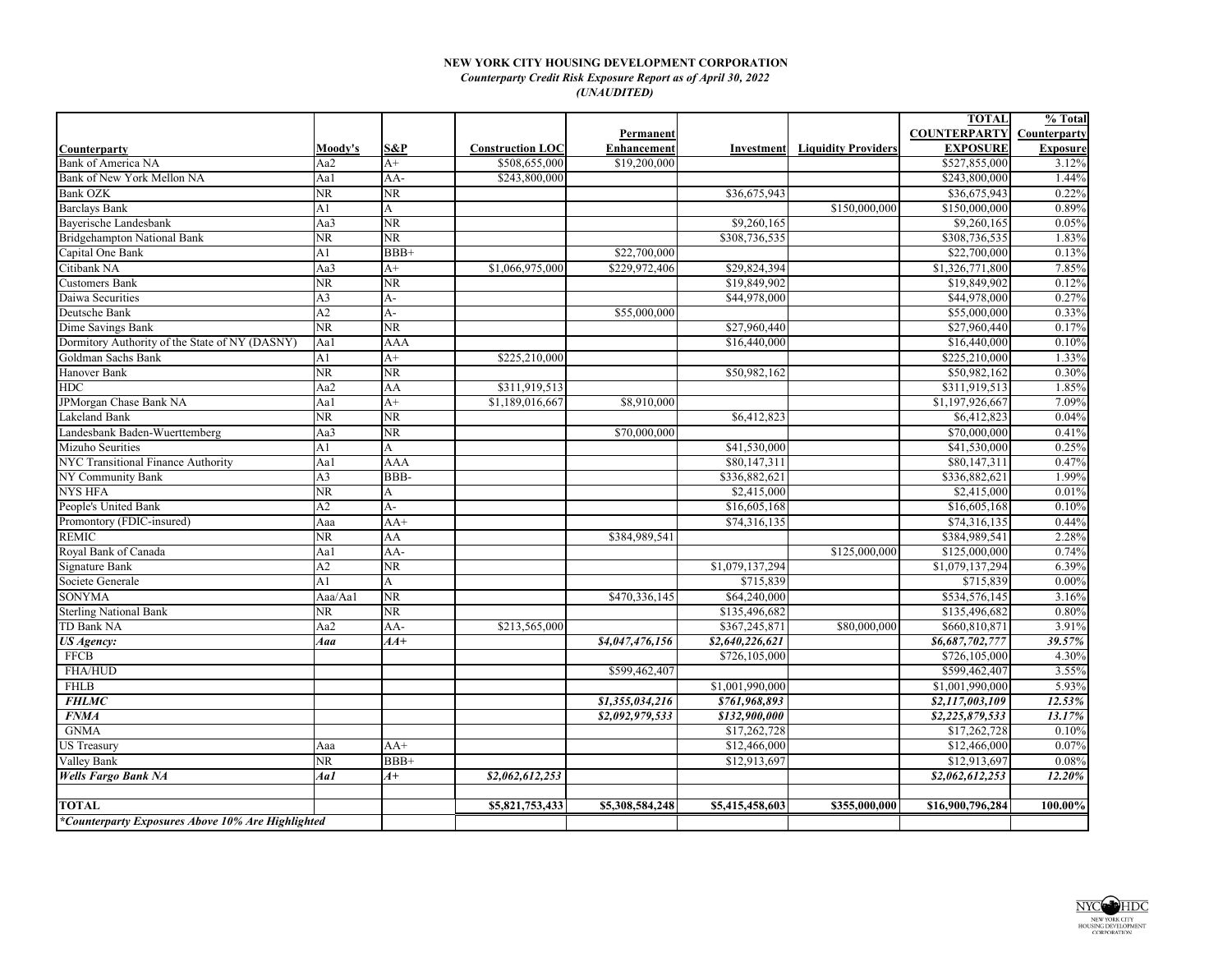## **NEW YORK CITY HOUSING DEVELOPMENT CORPORATION** *Counterparty Credit Risk Exposure Report as of April 30, 2022 (UNAUDITED)*

| <b>Municipal Investments:</b>                                                   |                       |             |                 |                 |  |  |
|---------------------------------------------------------------------------------|-----------------------|-------------|-----------------|-----------------|--|--|
| <b>Issuer</b>                                                                   |                       |             | Amount          |                 |  |  |
| Dormitory Authority of the State of NY                                          |                       |             | \$16,440,000    |                 |  |  |
| <b>NYC TFA</b>                                                                  |                       |             | \$80,147,311    |                 |  |  |
| <b>NYS HFA</b>                                                                  |                       |             | \$2,415,000     |                 |  |  |
| <b>SONYMA</b>                                                                   |                       |             | \$64,240,000    |                 |  |  |
| <b>Total Municipal Investments</b>                                              |                       |             | \$163,242,311   |                 |  |  |
|                                                                                 |                       |             |                 |                 |  |  |
|                                                                                 |                       |             |                 |                 |  |  |
|                                                                                 |                       |             |                 |                 |  |  |
|                                                                                 |                       |             |                 |                 |  |  |
| <b>Exposure to Counterparties Rated A-Minus and Below, or Not-Rated:</b>        |                       |             |                 |                 |  |  |
|                                                                                 |                       |             |                 | % Total         |  |  |
|                                                                                 | Type of               |             |                 | Counterparty    |  |  |
| <b>Counterparty</b>                                                             | <b>Exposure</b>       |             | Amount          | <b>Exposure</b> |  |  |
| Bank OZK*                                                                       | Money Market          |             | \$36,675,943    | 0.22%           |  |  |
| Bridgehampton National Bank*                                                    | Money Market          |             | \$308,736,535   | 1.83%           |  |  |
| Capital One Bank                                                                | Permanent Enhancement |             | \$22,700,000    | 0.13%           |  |  |
| Customers Bank*                                                                 | Money Market          |             | \$19,849,902    | 0.12%           |  |  |
| Daiwa Securities*                                                               | Repo                  |             | \$44,978,000    | 0.27%           |  |  |
| Deutsche Bank*                                                                  | Repo/Perm Enhancement |             | \$55,000,000    | 0.33%           |  |  |
| Dime Savings Bank*                                                              | Money Market          |             | \$27,960,440    | 0.17%           |  |  |
| Hanover Bank*                                                                   | Money Market          |             | \$50,982,162    | 0.30%           |  |  |
| Lakeland Bank*                                                                  | Money Market          |             | \$6,412,823     | 0.04%           |  |  |
| NY Community Bank*                                                              | Money Market          |             | \$336,882,621   | 1.99%           |  |  |
| People's United Bank*                                                           | Money Market          |             | \$16,605,168    | 0.10%           |  |  |
| <b>Sterling National Bank*</b>                                                  | Money Market          |             | \$135,496,682   | 0.80%           |  |  |
| Valley Bank*                                                                    | Money Market          |             | \$12,913,697    | 0.08%           |  |  |
| <b>TOTAL</b>                                                                    |                       |             | \$1,075,193,973 | 6.36%           |  |  |
| *Fully- or over-collateralized by FHLB LOC and/or US Treasury/Agency securities |                       |             |                 |                 |  |  |
|                                                                                 |                       |             |                 |                 |  |  |
|                                                                                 |                       |             |                 |                 |  |  |
| <b>Country Exposure (Ex-U.S.):</b>                                              |                       |             |                 |                 |  |  |
|                                                                                 |                       |             |                 | % Total         |  |  |
|                                                                                 |                       |             |                 | Counterparty    |  |  |
| Country                                                                         |                       | <b>Type</b> | \$ Amount       | <b>Exposure</b> |  |  |
| Canada (TD Bank/Royal Bank of Canada)                                           |                       | LOC/GIC/Liq | \$785,810,871   | 4.65%           |  |  |
| France (Societe Generale)                                                       |                       | <b>GIC</b>  | \$715,839       | 0.00%           |  |  |
| Germany (Bayerische Landesbank/Deutsche/LBW)                                    |                       | GIC/LOC     | \$134,260,165   | 0.79%           |  |  |
| Japan (Daiwa/Mizuho)                                                            |                       | RP          | \$86,508,000    | 0.51%           |  |  |
| UK (Barclays Bank)                                                              |                       | Liq         | \$150,000,000   | 0.89%           |  |  |
| <b>TOTAL</b>                                                                    |                       |             | \$1,157,294,875 | 6.85%           |  |  |
|                                                                                 |                       |             |                 |                 |  |  |
|                                                                                 |                       |             |                 |                 |  |  |

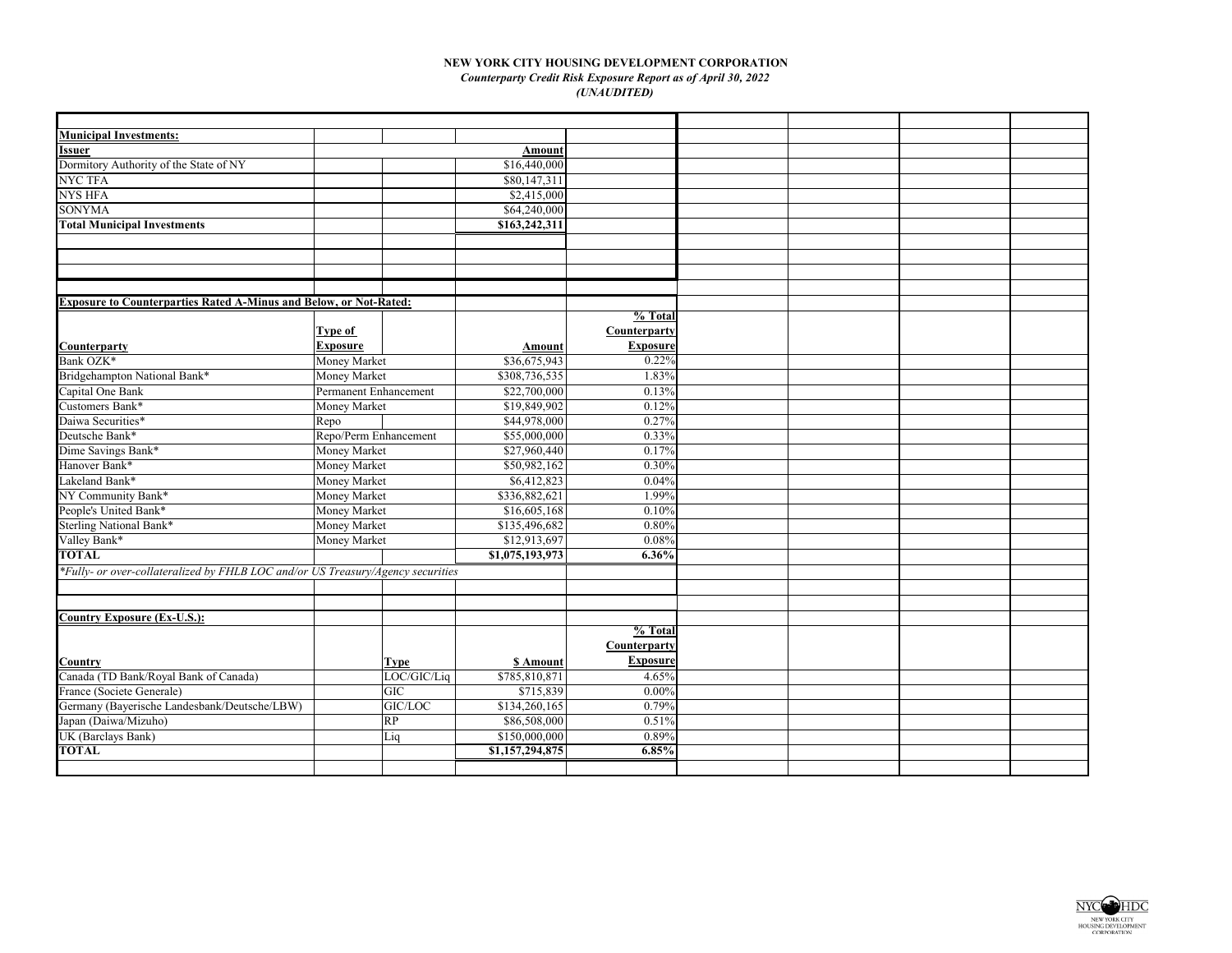# **NEW YORK CITY HOUSING DEVELOPMENT CORPORATION** *Credit Enhancement Diversification as of April 30, 2022 (UNAUDITED)*

#### **CONSTRUCTION PROJECTS**

|                         |           |                |                 | <b>Enhancement During Construction:</b> |                     |                 | <b>Expected Permanent Enhancement:</b> |               |              |                         |
|-------------------------|-----------|----------------|-----------------|-----------------------------------------|---------------------|-----------------|----------------------------------------|---------------|--------------|-------------------------|
|                         |           |                |                 |                                         |                     |                 | <b>Expected</b>                        |               |              |                         |
|                         |           |                |                 |                                         | % of Total          |                 | Permanent                              | % of Total    |              |                         |
|                         |           |                | Number of       |                                         | <b>During</b>       | Number of       | <b>Enhanced or</b>                     | <b>During</b> |              |                         |
| <b>Provider</b>         | Moody's   | <b>S&amp;P</b> | <b>Projects</b> | <b>LOC Amount</b>                       | <b>Construction</b> | <b>Projects</b> | <b>Insured Amount</b>                  | Permanent     |              |                         |
| Bank of America         | Aa2       | $A+$           | 10              | \$508,655,000                           | 8.74%               |                 |                                        | $0.00\%$      |              | <b>In Construction:</b> |
| Bank of New York Mellon | Aa1       | AA-            |                 | \$243,800,000                           | 4.19%               |                 |                                        | $0.00\%$      | Rating       | % of Total              |
| Citibank                | Aa3       | $A+$           | 18              | \$1,066,975,000                         | 18.33%              |                 |                                        | $0.00\%$      | <b>AAA</b>   | 0.00%                   |
| <b>FHA</b>              | Aaa       | $AA+$          |                 |                                         | $0.00\%$            | 36              | \$1,708,107,000                        | 72.33%        | AA           | 13.21%                  |
| FHLMC*                  | Aaa       | $AA+$          |                 |                                         | $0.00\%$            |                 | \$312,128,500                          | 13.22%        |              | 86.79%                  |
| Goldman Sachs Bank      | A1        | $A+$           |                 | \$225,210,000                           | 3.87%               |                 |                                        | $0.00\%$      | <b>TOTAL</b> | 100.00%                 |
| HDC                     | Aa2       | AA             | 15              | \$311,919,513                           | 5.36%               |                 |                                        | $0.00\%$      |              |                         |
| JPMorgan Chase          | Aa1       | $A+$           |                 | \$1,189,016,667                         | 20.42%              |                 |                                        | $0.00\%$      |              |                         |
| NONE                    | <b>NR</b> | <b>NR</b>      |                 |                                         | $0.00\%$            |                 | \$0                                    | $0.00\%$      |              |                         |
| REMIC                   | <b>NR</b> | AA             |                 |                                         | $0.00\%$            | 49              | \$180,035,503                          | 7.62%         |              |                         |
| SONYMA                  | Aa1       | <b>NR</b>      |                 |                                         | $0.00\%$            | 10              | \$161,362,500                          | 6.83%         |              |                         |
| TD Bank NA              | Aa2       | AA-            |                 | \$213,565,000                           | 3.67%               |                 |                                        | $0.00\%$      |              |                         |
| Wells Fargo             | Aa1       | $A+$           | 23              | \$2,062,612,253                         | 35.43%              |                 |                                        | $0.00\%$      |              |                         |
| TOTAL                   |           |                | 96              | \$5,821,753,433                         | 100.00%             | 99              | \$2,361,633,503                        | 100.00%       |              |                         |
|                         |           |                |                 |                                         |                     |                 |                                        |               |              |                         |

| <b>In Construction:</b> |            |  |  |  |  |
|-------------------------|------------|--|--|--|--|
| Rating                  | % of Total |  |  |  |  |
| AAA                     | $0.00\%$   |  |  |  |  |
| AA                      | 13.21%     |  |  |  |  |
| Δ                       | 86.79%     |  |  |  |  |
| TOTAL                   | 100.00%    |  |  |  |  |

\*Three projects with FHLMC are risk share with HDC

## **PERMANENT LOANS WITH ENHANCEMENT**

|                        |                |                |                 |                                 |                 | % of Total      |              |               |
|------------------------|----------------|----------------|-----------------|---------------------------------|-----------------|-----------------|--------------|---------------|
|                        |                |                |                 |                                 |                 | Permanent       |              |               |
|                        |                |                | Number of       | <b>Current Principal</b>        | <b>Enhanced</b> | <b>Enhanced</b> |              |               |
| <b>Provider</b>        | Moody's        | <u>S&amp;P</u> | <b>Projects</b> | Amount                          | Amount          | Amount          |              | In Permanent: |
| <b>Bank of America</b> | Aa2            | $A+$           |                 | \$19,200,000                    | \$19,200,000    | 0.36%           | Rating       |               |
| Capital One            | A1             | BBB+           |                 | \$22,700,000                    | \$22,700,000    | 0.43%           | <b>AAA</b>   |               |
| Citibank               | Aa3            | $A+$           | 22              | \$229,972,406                   | \$229,972,406   | 4.33%           | <b>AA</b>    |               |
| Deutsche Bank          | A <sub>2</sub> | A-             |                 | \$55,000,000                    | \$55,000,000    | 1.04%           |              |               |
| FHA                    | Aaa            | $AA+$          | 40              | \$876,793,466                   | \$599,462,407   | 11.29%          | <b>BBB</b>   |               |
| <b>FHLMC</b>           | Aaa            | $AA+$          | 34              | \$1,404,661,104                 | \$1,355,034,216 | 25.53%          | <b>TOTAL</b> |               |
| <b>FNMA</b>            | Aaa            | $AA+$          | 38              | \$2,092,979,533                 | \$2,092,979,533 | 39.43%          |              |               |
| JPMorgan Chase         | Aa1            | $A+$           |                 | \$8,910,000                     | \$8,910,000     | 0.17%           |              |               |
| Landesbank Baden Wuer  | Aa3            | <b>NR</b>      |                 | \$70,000,000                    | \$70,000,000    | 1.32%           |              |               |
| REMIC*                 | <b>NR</b>      | AA             | 260             | \$1,895,526,645                 | \$384,989,541   | 7.25%           |              |               |
| SONYMA                 | Aa1            | <b>NR</b>      | 74              | \$759,841,738                   | \$470,336,145   | 8.86%           |              |               |
| <b>TOTAL</b>           |                |                | 474             | \$7,435,584,892 \$5,308,584,248 |                 | 100.00%         |              |               |

| In Permanent: |            |  |  |  |  |
|---------------|------------|--|--|--|--|
| Rating        | % of Total |  |  |  |  |
| ААА           | $0.00\%$   |  |  |  |  |
| AA            | 93.67%     |  |  |  |  |
|               | 5.90%      |  |  |  |  |
| <b>BBB</b>    | 0.43%      |  |  |  |  |
| <b>TOTAL</b>  | 100.00%    |  |  |  |  |
|               |            |  |  |  |  |

\*Unenhanced portion totals approximately \$1.5 billion

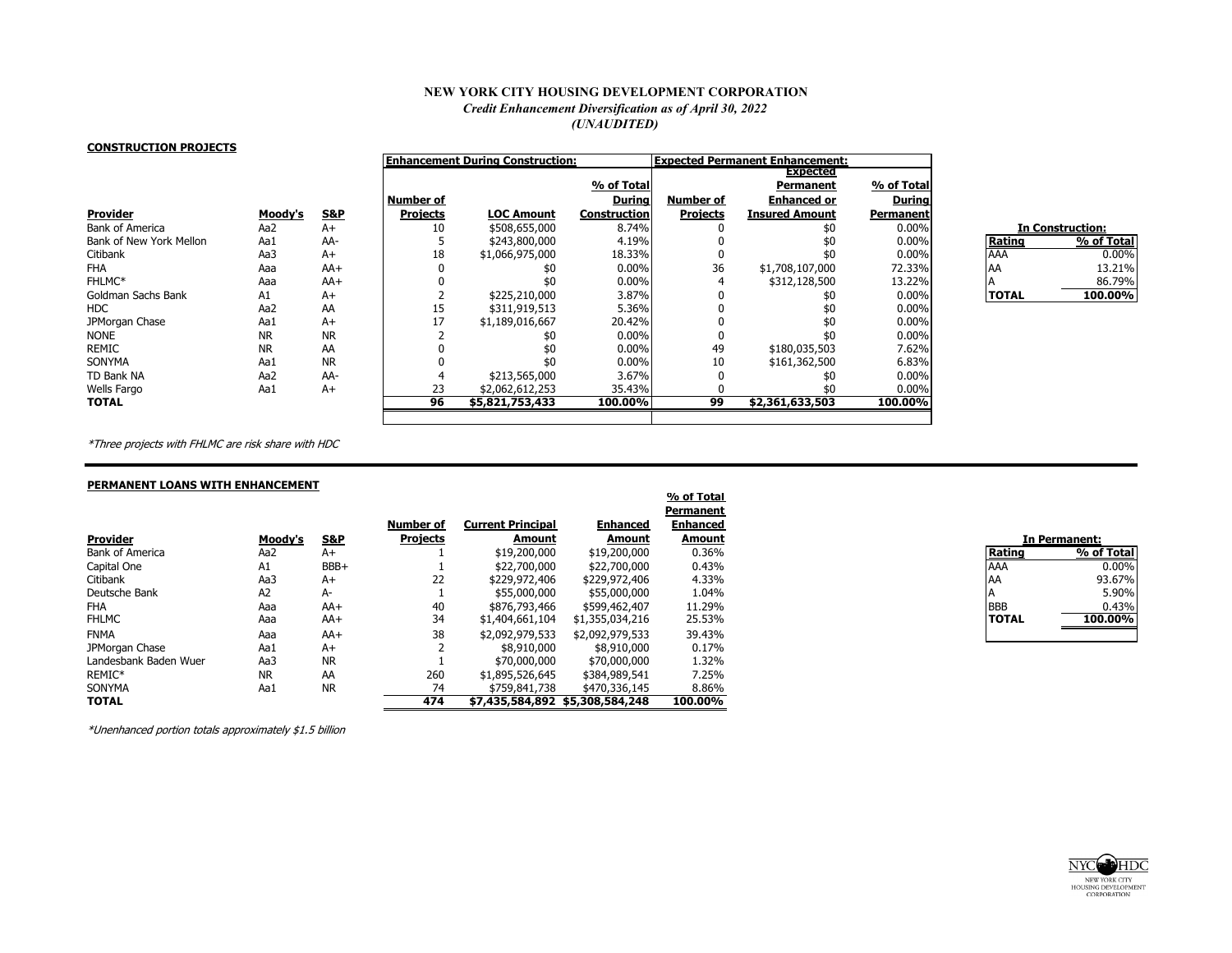## **NEW YORK CITY HOUSING DEVELOPMENT CORPORATION** *Investment Summary as of April 30, 2022 (UNAUDITED)*

### **Investment Securities & Repo-By Rating:**

|                                             |                    |                 | NRSRO Rating-April 30, 2022: |                 |                 |               |               |
|---------------------------------------------|--------------------|-----------------|------------------------------|-----------------|-----------------|---------------|---------------|
| Counterparty                                | <b>Type</b>        | Amount          | AAA                          | AA              | A               | BBB*          | $NR^*$        |
| <b>Bank OZK</b>                             | <b>MM</b>          | \$36,675,943    |                              |                 |                 |               | \$36,675,943  |
| Bayerische Landesbank                       | <b>GIC</b>         | \$9,260,165     |                              | \$9,260,165     |                 |               |               |
| Bridgehampton National Bank                 | MM                 | \$308,736,535   |                              |                 |                 |               | \$308,736,535 |
| Citibank NA                                 | <b>FPA</b>         | \$29,824,394    |                              |                 | \$29,824,394    |               |               |
| <b>Customers Bank</b>                       | <b>MM</b>          | \$19,849,902    |                              |                 |                 |               | \$19,849,902  |
| Daiwa Securities                            | <b>REPO</b>        | \$44,978,000    |                              |                 | \$44,978,000    |               |               |
| Dime Savings Bank                           | <b>MM</b>          | \$27,960,440    |                              |                 |                 |               | \$27,960,440  |
| Dormitory Authority of the State of NY MUNI |                    | \$16,440,000    |                              | \$16,440,000    |                 |               |               |
| Hanover Bank                                | MM                 | \$50,982,162    |                              |                 |                 |               | \$50,982,162  |
| Lakeland Bank                               | <b>MM</b>          | \$6,412,823     |                              |                 |                 |               | \$6,412,823   |
| Mizuho Securities                           | <b>REPO</b>        | \$41,530,000    |                              |                 | \$41,530,000    |               |               |
| <b>NYC TFA</b>                              | <b>MUNI</b>        | \$80,147,311    |                              | \$80,147,311    |                 |               |               |
| NY Community Bank                           | <b>MM</b>          | \$336,882,621   |                              |                 |                 | \$336,882,621 |               |
| <b>NYS HFA</b>                              | <b>MUNI</b>        | \$2,415,000     |                              |                 | \$2,415,000     |               |               |
| People's United Bank                        | <b>MM</b>          | \$16,605,168    |                              |                 | \$16,605,168    |               |               |
| Promontory                                  | <b>MM</b>          | \$74,316,135    |                              | \$74,316,135    |                 |               |               |
| Signature Bank                              | <b>MM</b>          | \$1,079,137,294 |                              |                 | \$1,079,137,294 |               |               |
| Societe Generale                            | GIC                | \$715,839       |                              |                 | \$715,839       |               |               |
| <b>SONYMA</b>                               | <b>MUNI</b>        | \$64,240,000    | \$64,240,000                 |                 |                 |               |               |
| <b>Sterling National Bank</b>               | MM                 | \$135,496,682   |                              |                 |                 |               | \$135,496,682 |
| TD Bank                                     | GIC                | \$367,245,871   |                              | \$367,245,871   |                 |               |               |
| US Agency                                   | US Agency          | \$2,640,226,621 |                              | \$2,640,226,621 |                 |               |               |
| <b>US Treasury</b>                          | <b>US</b> Treasury | \$12,466,000    |                              | \$12,466,000    |                 |               |               |
| Valley Bank                                 | MM                 | \$12,913,697    |                              |                 |                 | \$12,913,697  |               |
|                                             |                    | \$5,415,458,603 | \$64,240,000                 | \$3,200,102,103 | \$1,215,205,695 | \$349,796,318 | \$586,114,487 |
| % of Total                                  |                    | 100.00%         | 1.19%                        | 59.09%          | 22.44%          | 6.46%         | 10.82%        |

| <b>Weighted Average Maturity (Years):</b>          | 3.71    |                 |
|----------------------------------------------------|---------|-----------------|
| <b>Investment Portfolio-By Type of Investment:</b> |         |                 |
|                                                    | % Total | Amount          |
| <b>GIC/FPA</b>                                     | 7.52%   | \$407,046,269   |
| Money Market                                       | 38.89%  | \$2,105,969,402 |
| Municipal                                          | 3.01%   | \$163.242.311   |
| Repo                                               | 1.60%   | \$86,508,000    |
| US Agency                                          | 48.75%  | \$2,640,226,621 |
| <b>US</b> Treasury                                 | 0.23%   | \$12,466,000    |
| <b>Total</b>                                       | 100.00% | \$5,415,458,603 |